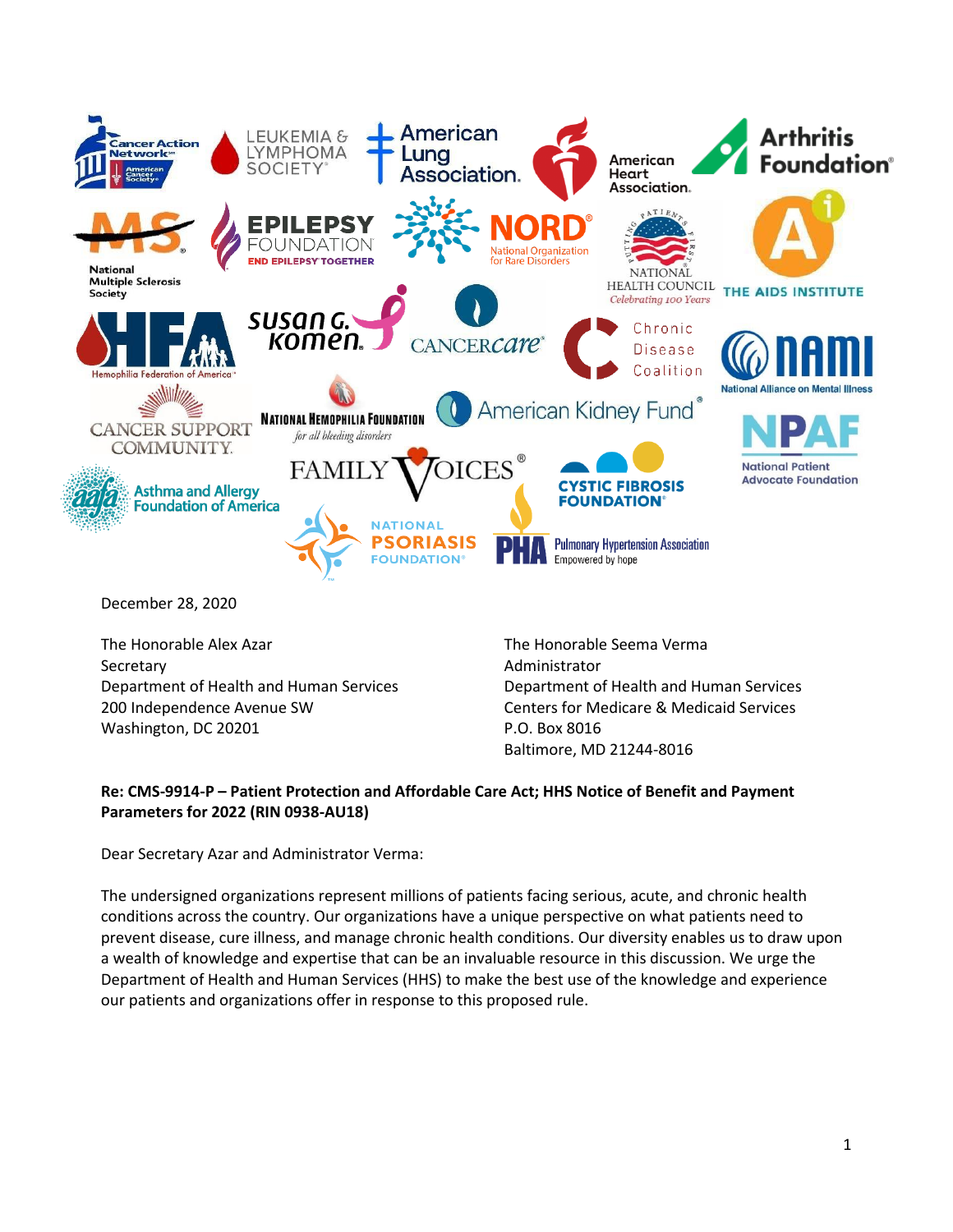In March of 2017, our organizations agreed upon three overarching principles<sup>1</sup> to guide any work to reform and improve the nation's healthcare system. These principles state that: (1) healthcare should be accessible, meaning that coverage should be easy to understand and not pose a barrier to care; (2) healthcare should be affordable, enabling patients to access the treatments they need to live healthy and productive lives; and (3) healthcare must be adequate, meaning healthcare coverage should cover treatments patients need, including all the services in the essential health benefit (EHB) package.

Our organizations recognize and appreciate provisions of the proposed rule that would expand patients' access to ACA coverage through new special enrollment periods (SEPs) and extension of the temporary premium tax credits. However, we are concerned that many of the other policies included in the 2022 Notice of Proposed Benefit and Payment Parameters (NBPP) would negatively impact patients' access to comprehensive coverage provided through the Affordable Care Act (ACA) Exchanges and shift additional health care costs and administrative burden to qualified health plan (QHP) enrollees.

Specifically, we oppose proposals to weaken the Section 1332 waiver application guardrails and to allow states to sideline ACA Exchanges and replace them with a fragmented system of direct enrollment (DE) and enhanced direct enrollment (EDE) entities. Our organizations are also concerned that proposals to weaken standards for DE and EDE entities could lead to consumer confusion and increase undesired enrollment in non-ACA-compliant plans that do not sufficiently cover patients' health care needs. Additionally, we oppose provisions of the proposed rule that would subject QHP enrollees to further scrutiny during SEPs, increase patients' out-of-pocket (OOP) obligations, weaken coverage provided through essential health benefit (EHB) benchmark plans, and reduce issuer fees. For these reasons, we urge CMS to exclude these provisions from the final rule.

## **Codification of Prior 1332 Guidance**

Our organizations previously objected to the 2018 guidance<sup>2</sup> that violated the statutory guardrails for waiver applications under Section 1332 of the ACA<sup>3</sup> and we strongly object to the current proposal to codify these guidelines in regulation. The 2018 guidance significantly undermines protections that ensure the quality and affordability of coverage for patients with pre-existing conditions. Codifying this guidance in regulation could cause lasting harm to vulnerable populations.

The 2018 guidance clearly conflicts with the statutory language that both authorizes these waivers and protects patients with pre-existing conditions. Section 1332 of the ACA outlines four clear guardrails that any waiver application must meet to be approved: coverage must be as affordable as it would be without the waiver; coverage must be as comprehensive as it would be without the waiver; a comparable number of people must be covered under the waiver as would be without it; and the waiver must not add to the federal deficit.<sup>4</sup>

The 2018 guidance directs federal officials to consider the number of people who would have *access* to affordable, comprehensive coverage under the 1332 waiver program, rather than the number of people

<sup>&</sup>lt;sup>1</sup> Consensus Health Reform Principles. Available at: [https://www.lung.org/getmedia/aafde78d-da8f-4067-ad6a-](https://www.lung.org/getmedia/aafde78d-da8f-4067-ad6a-6b3429fac1b9/100720-healthcare-principles43logos.pdf)[6b3429fac1b9/100720-healthcare-principles43logos.pdf.](https://www.lung.org/getmedia/aafde78d-da8f-4067-ad6a-6b3429fac1b9/100720-healthcare-principles43logos.pdf)

<sup>&</sup>lt;sup>2</sup> State Relief and Empowerment Waivers, 83 Fed. Reg. 53575-53584 (Oct. 24, 2018)[. https://www.govinfo.gov/content/pkg/FR-](https://www.govinfo.gov/content/pkg/FR-2018-10-24/pdf/2018-23182.pdf)[2018-10-24/pdf/2018-23182.pdf.](https://www.govinfo.gov/content/pkg/FR-2018-10-24/pdf/2018-23182.pdf)

<sup>&</sup>lt;sup>3</sup> Coalition Partners Letter to HHS Re: 1332 Guidance (December 18, 2018[\) https://www.cff.org/About-Us/Our-Approach-to-](https://www.cff.org/About-Us/Our-Approach-to-Federal-State-and-Local-Policy/Our-Policy-Priorities/Briefings-Testimonies-and-Regulatory-Comments/Coalition-Letter-to-HHS-CMS-Treasury-Opposing-1332-Waiver-Guidance.pdf)[Federal-State-and-Local-Policy/Our-Policy-Priorities/Briefings-Testimonies-and-Regulatory-Comments/Coalition-Letter-to-HHS-](https://www.cff.org/About-Us/Our-Approach-to-Federal-State-and-Local-Policy/Our-Policy-Priorities/Briefings-Testimonies-and-Regulatory-Comments/Coalition-Letter-to-HHS-CMS-Treasury-Opposing-1332-Waiver-Guidance.pdf)[CMS-Treasury-Opposing-1332-Waiver-Guidance.pdf](https://www.cff.org/About-Us/Our-Approach-to-Federal-State-and-Local-Policy/Our-Policy-Priorities/Briefings-Testimonies-and-Regulatory-Comments/Coalition-Letter-to-HHS-CMS-Treasury-Opposing-1332-Waiver-Guidance.pdf)

<sup>4 42</sup> U.S.C. § 18052 - Waiver for State innovation (2010)[. https://www.law.cornell.edu/uscode/text/42/18052.](https://www.law.cornell.edu/uscode/text/42/18052)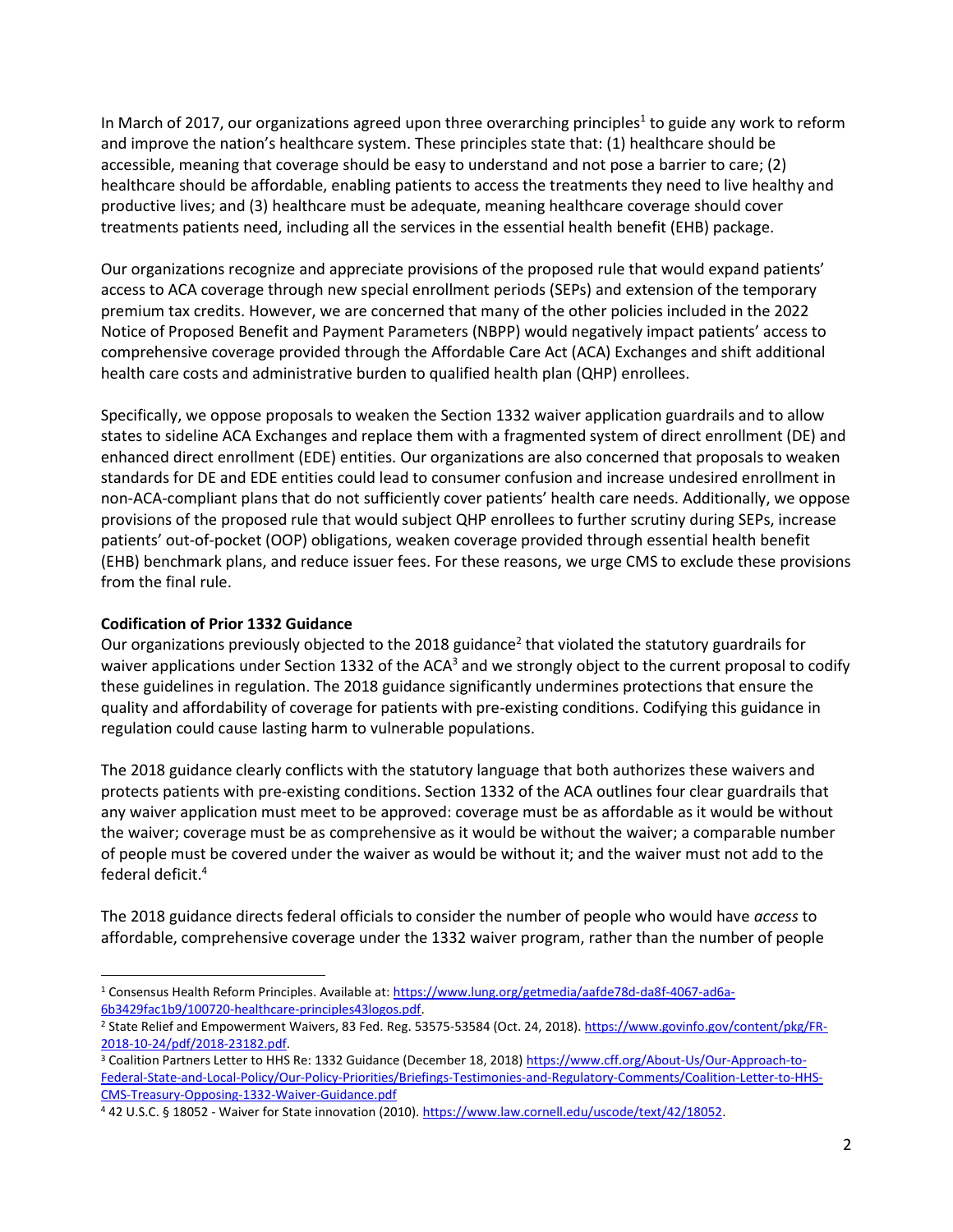who *enroll* in this coverage. This change enables states to design and promote initiatives that would erode the quality and affordability of insurance coverage, so long as consumers could theoretically access at least one plan that aligns with ACA affordability and quality standards.

The guidance also directs HHS and the Treasury to adopt a broader regulatory definition of insurance coverage than is allowed under the ACA. Per this definition, states may steer people into substandard coverage, including short-term, limited-duration insurance (STLDI) plans and association health plans, and may use private Exchanges to offer subsidies for non-ACA compliant plans. Such plans often do not cover the full range of benefits and services that patients rely upon to manage their conditions and are legally allowed to discriminate against consumers based on their health status. A study commissioned by the Leukemia and Lymphoma Society showed that individuals who enrolled in these plans and were later diagnosed with one of five conditions could face in excess of \$100,000 in uncovered medical bills.<sup>5</sup>

The 2018 guidance also permits states to use 1332 waivers to design EHB benchmark plans that provide less generous coverage for individuals. Although the standards for these plans would plainly be less comprehensive than outlined in the statute, they would still be able to satisfy the coverage guardrail regarding comprehensiveness as defined by the guidance. EHBs that patients rely upon to manage their conditions include preventive services, medications, visits with primary and specialty care providers, emergency services, and others. Allowing states to establish less robust coverage requirements could seriously harm patients' access to care and patients' health outcomes.

Finally, the 2018 guidance removes key language from previous guidance prohibiting states from using the waiver program in a manner that would harm certain vulnerable populations, including older Americans, individuals with low incomes, and those with or at risk of developing serious health issues. It omits earlier guidance that requires 1332 waivers to maintain coverage with an actuarial value equal to or greater than 60 percent as well as include a maximum out-of-pocket spending limit compliant with the ACA. At the same time, the guidance allows for policies that could fundamentally alter the risk pool for a state's individual marketplace, making comprehensive coverage unaffordable for some and jeopardizing marketplace stability. The resulting lack of access to care could have devastating short- and long-term consequences for many of the millions of patients we represent. In effect, this omission invites waiver applications that would leave patients responsible for excessive cost-sharing and could jeopardize their health and financial wellbeing.

The new rule proposes codifying the 2018 guidance, encouraging HHS and the Treasury to rely upon the flawed 2018 guidance when evaluating state 1332 waiver applications and the implementation and outcomes of policies authorized by such waivers. Our organizations oppose this codification and urge the Administration to withdraw provisions related to the 2018 guidance on 1332 waivers from the final rule.

## **Elimination of the Exchanges**

In November 2020, CMS approved Georgia's 1332 waiver application, enabling the state to eliminate HealthCare.gov – the single, centralized web platform used to facilitate enrollment in ACA marketplace plans, Medicaid, and CHIP – and replace it with a fragmented network of private-sector insurers, webbrokers, agents, and brokers.<sup>6</sup> The 2022 NBPP proposes creating an expedited pathway so that other states

<sup>5</sup> The Impact of Short-Term, Limited-Duration Policy Expansion on Patients and the ACA Individual Market. Milliman Actuarial. <https://www.lls.org/sites/default/files/National/USA/Pdf/STLD-Impact-Report-Final-Public.pdf>Published February 2020. <sup>6</sup> Department of Health and Human Services, Centers for Medicare and Medicaid Services. Letter to Governor Brian Kemp from CMS Administrator Seema Verma Communicating Approval of Georgia's State Innovation Waiver, November 1, 2020.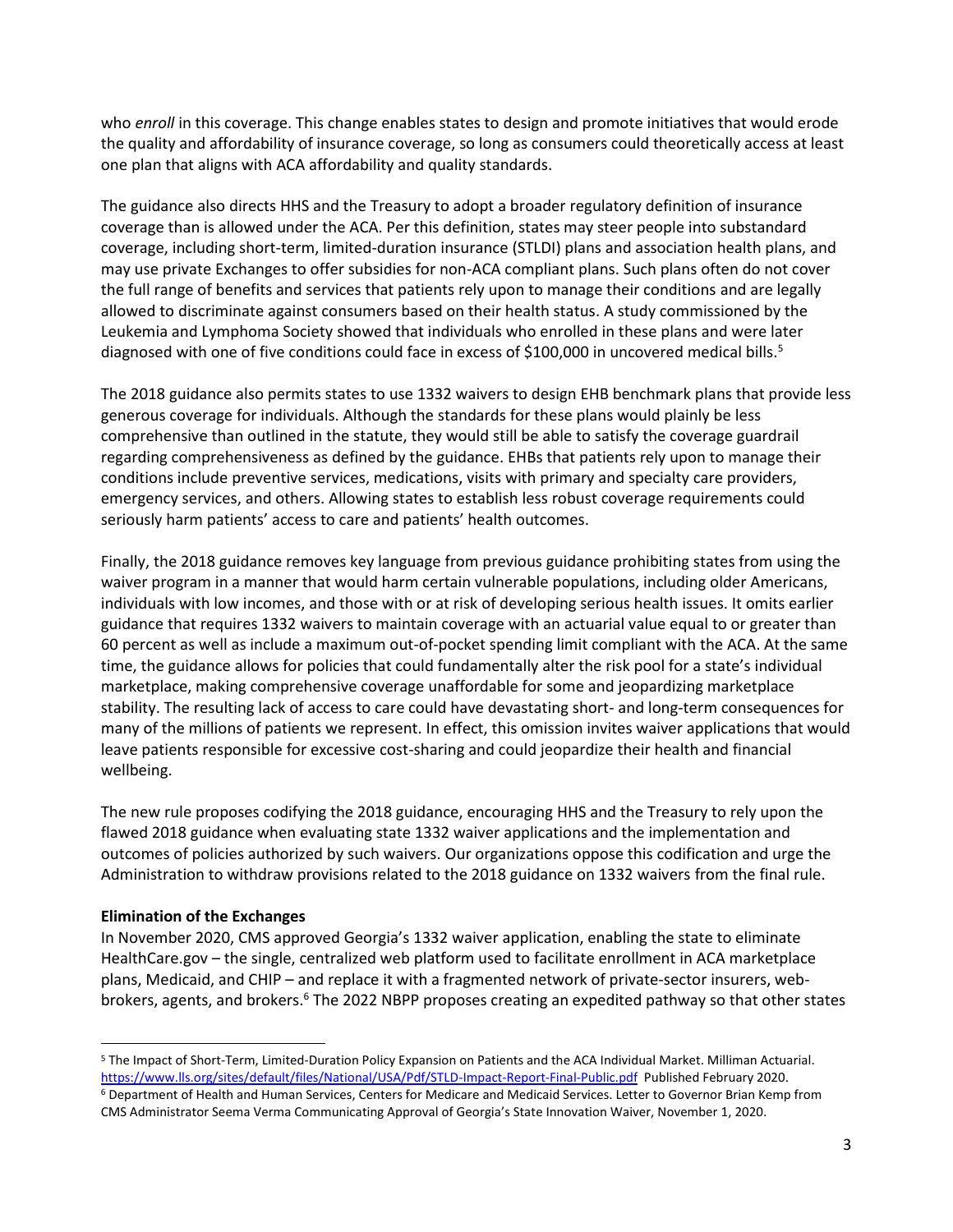may transition to such a system without submitting a waiver. Our organizations strongly oppose this proposal, given the added complexity it would create for consumers and the potential for brokers to steer consumers to non-qualified health plans and not inform consumers of their eligibility for Medicaid, CHIP, or advance premium tax credits (APTCs). In addition, allowing states to violate federal statute by abandoning a centralized website without a waiver clearly violates the statutory requirements of the ACA.

The ACA requires all states to create or adopt a health insurance marketplace,<sup>7</sup> either through a state-based Exchange (SBE), a federally-facilitated exchange (FFE), or through a state-based marketplace that uses the federal platform (SBM-FP). These Exchanges were intended to simplify enrollment in non-large group health coverage by serving as a single place where consumers could compare plans and apply for financial assistance. The Exchanges also provide a guarantee of high-quality insurance coverage; all qualified health plans (QHPs) offered through Exchanges must adhere to specified actuarial standards and provide certain consumer protections.

As noted in our previous comments<sup>8</sup> to the Department, we are concerned that transitioning to an insurerand broker-facilitated enrollment system would reduce enrollment in plans with comprehensive coverage and would jeopardize quality and affordable healthcare coverage for patients. While insurance agents and brokers can play a role in helping individuals understand and enroll in health care coverage,<sup>9</sup> they may be subject to potential conflicts of interest as a result of the way that they are compensated.<sup>10</sup> Under the proposed guidelines, these entities may market non-ACA-compliant plans alongside QHPs, which may result in consumers purchasing lower-premium plans that in fact offer minimal coverage.

The current Exchanges serve as a one-stop-shop for determining eligibility for commercial plans, APTCs, Medicaid, and CHIP. Under a DE-facilitated system, individuals who are not sure whether they qualify for Medicaid or for APTCs would need to apply for coverage under two separate systems. Not only is this process redundant; it also creates the potential for insurance brokers to steer Medicaid- or CHIP-eligible individuals away from these low-cost, high-quality coverage options. In addition, insurance brokers and agents are not required to notify consumers about their potential Medicaid or CHIP eligibility.

We are also concerned about the incentives put in place to motivate DEs to enroll individuals in noncompliant plans in order to earn a commission. Brokers frequently receive bonuses from insurers for signing consumers up for certain plans, creating an incentive for brokers to enroll individuals in plans that may not be the best option for them. Some insurers incentivize the sale of STLDI plans, which are generally less expensive for insurers because they do not provide comprehensive coverage. Broker commissions for STLDI plans can reach 20 percent of plan costs or higher, while ACA plan commissions are often a far lower, flat

[https://www.cms.gov/CCIIO/Programs-and-Initiatives/State-Innovation-Waivers/Section\\_1332\\_State\\_Innovation\\_Waivers-/1332-](https://www.cms.gov/CCIIO/Programs-and-Initiatives/State-Innovation-Waivers/Section_1332_State_Innovation_Waivers-/1332-GA-Approval-Letter-STCs.pdf) [GA-Approval-Letter-STCs.pdf.](https://www.cms.gov/CCIIO/Programs-and-Initiatives/State-Innovation-Waivers/Section_1332_State_Innovation_Waivers-/1332-GA-Approval-Letter-STCs.pdf)

<sup>7</sup> 42 U.S.C. § 18031 (2010). [https://www.law.cornell.edu/uscode/text/42/18031.](https://www.law.cornell.edu/uscode/text/42/18031) 

<sup>&</sup>lt;sup>8</sup> Coalition Comments on the State of Georgia's 1332 Waiver Application. September 18, 2020. [https://rarediseases.org/wp](https://rarediseases.org/wp-content/uploads/2020/09/Health-Partner-Access-2.0-Comments-FINAL.pdf)[content/uploads/2020/09/Health-Partner-Access-2.0-Comments-FINAL.pdf](https://rarediseases.org/wp-content/uploads/2020/09/Health-Partner-Access-2.0-Comments-FINAL.pdf)

<sup>9</sup> Giovanelli J, Curran E. Factors Affecting Health Insurance Enrollment Through the State Marketplaces: Observations on the ACA's Third Open Enrollment Period. The Commonwealth Fund. [https://www.commonwealthfund.org/publications/issue](https://www.commonwealthfund.org/publications/issue-briefs/2016/jul/factors-affecting-health-insurance-enrollment-through-state)[briefs/2016/jul/factors-affecting-health-insurance-enrollment-through-state.](https://www.commonwealthfund.org/publications/issue-briefs/2016/jul/factors-affecting-health-insurance-enrollment-through-state) Published July 22, 2016.

<sup>10</sup> Corlette S, Blumberg LJ, Wengle E. Insurance Brokers and the ACA: Early Barriers and Options for Expanding Their Role. The Urban Institute. [https://www.urban.org/sites/default/files/publication/39571/2000091-Insurance-Brokers-and-the-ACA.pdf.](https://www.urban.org/sites/default/files/publication/39571/2000091-Insurance-Brokers-and-the-ACA.pdf) Published February 2015.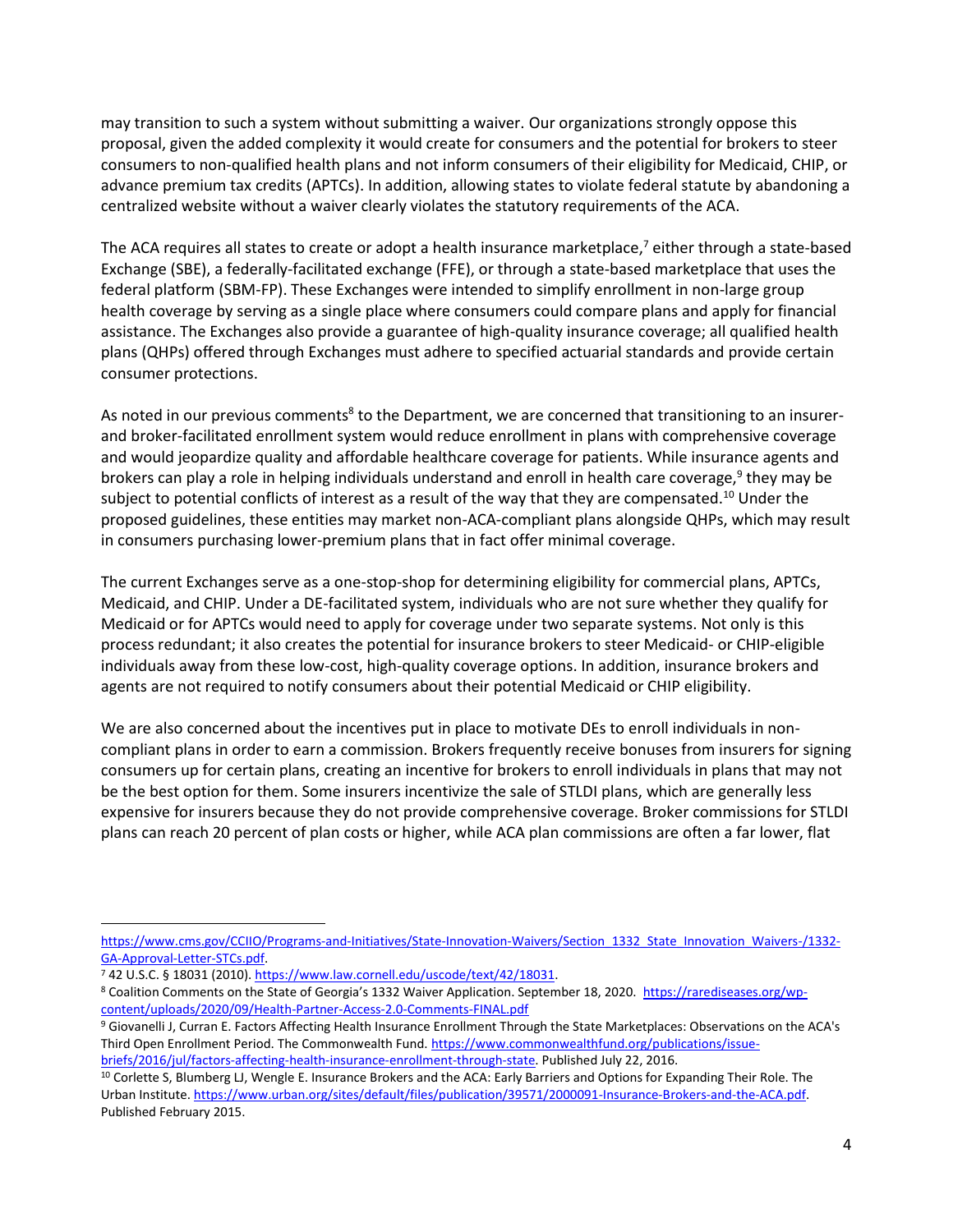rate.<sup>11</sup> There is already evidence that this financial incentive has driven misleading marketing that has led individuals to unknowingly enroll in coverage that lacks key patient protections.<sup>12,13</sup> Recently, the U.S. Government Accountability Office (GAO) conducted a study of brokers and insurance representatives in states where non-compliant plans are readily available to consumers. In almost 25 percent of cases, GAO representatives posing as consumers with significant health care needs were inappropriately directed to a form of non-QHP-compliant coverage that would not cover care related to their condition.<sup>14</sup>

Additionally, individuals already enrolled in health plans could unknowingly lose their coverage under the proposed rule. Today, HealthCare.gov and SBEs can automatically re-enroll individuals who signed up for coverage last year but who do not select a new plan for the following year. In 2020, approximately 3.3 million individuals–nearly a third of all ACA marketplace enrollees–were re-enrolled in health care coverage.<sup>15</sup> Under a DE Marketplace, it is unclear which entities would be capable of or responsible for determining eligibility for re-enrollment. The loss of access to these features would unnecessarily burden consumers and would likely result in enrollment losses.

Our organizations question the stated rationale for permitting states to transition to a DE-facilitated system. The proposed rule states that "it is inherently difficult for Exchanges to keep up with the rapid pace of innovation in e-commerce and the ever-evolving preferences of online shoppers," necessitating a private sector approach to facilitating plan selection. However, an evaluation of 2019 SBE enrollment efforts noted that several SBEs have launched innovative online tools to assist with eligibility determinations and plan selection.<sup>16</sup> SBEs are also able to collect real-time data on consumers' online experience and tailor their websites accordingly.<sup>17</sup> While CMS notes that SBEs may experience "choke points" and other issues with functionality, it does not provide a compelling rationale for why these issues could not be resolved with additional investment in server upgrades and website maintenance.

States cannot enact policies that clearly conflict with federal law without completing the waiver process. The proposed rule claims that "the applicable statutory provisions do not require either the federal government or states to operate an enrollment website" and that "an Exchange can continue to meet…the minimum functions outlined in the statute without operating a singular consumer-facing enrollment website." This directly contradicts federal statute, which clearly outlines that each state must "**maintain** *an*

<sup>11</sup> Appleby J. Short-Term Health Plans Boost Profits For Brokers And Insurers. *Kaiser Health News*. [https://www.npr.org/sections/health-shots/2018/12/21/678605152/short-term-health-plans-boost-profits-for-brokers-and-](https://www.npr.org/sections/health-shots/2018/12/21/678605152/short-term-health-plans-boost-profits-for-brokers-and-insurers)

[insurers.](https://www.npr.org/sections/health-shots/2018/12/21/678605152/short-term-health-plans-boost-profits-for-brokers-and-insurers) Published December 21, 2018.

<sup>12</sup> Straw T. "Direct Enrollment" in Marketplace Coverage Lacks Protections for Consumers, Exposes Them to Harm. Center on Budget and Policy Priorities[. https://www.cbpp.org/research/health/direct-enrollment-in-marketplace-coverage-lacks-protections](https://www.cbpp.org/research/health/direct-enrollment-in-marketplace-coverage-lacks-protections-for-consumers-exposes)[for-consumers-exposes.](https://www.cbpp.org/research/health/direct-enrollment-in-marketplace-coverage-lacks-protections-for-consumers-exposes) Published March 15, 2019.

<sup>&</sup>lt;sup>13</sup> Gantz S. A Philly woman's broken back and \$36,000 bill show how some health insurance brokers trick consumers into skimpy plans. *The Philadelphia Inquirer.* [https://www.inquirer.com/health/consumer/limited-benefit-skimpy-health-plans-sales-pitch-](https://www.inquirer.com/health/consumer/limited-benefit-skimpy-health-plans-sales-pitch-20191114.html)[20191114.html.](https://www.inquirer.com/health/consumer/limited-benefit-skimpy-health-plans-sales-pitch-20191114.html) Updated November 14, 2019.

<sup>14</sup> U.S. Government Accountability Office. Private Health Coverage: Results of Covert Testing for Selected Offerings [Letter to Senators Robert P. Casey, Jr. and Debbie Stabenow]. [https://www.gao.gov/assets/710/708967.pdf.](https://www.gao.gov/assets/710/708967.pdf) Published August 24, 2020. <sup>15</sup> U.S. Department of Health and Human Services, Centers for Medicare and Medicaid Services. Health Insurance Exchanges 2020 Open Enrollment Report[. https://www.cms.gov/files/document/4120-health-insurance-exchanges-2020-open-enrollment-report](https://www.cms.gov/files/document/4120-health-insurance-exchanges-2020-open-enrollment-report-final.pdf)[final.pdf.](https://www.cms.gov/files/document/4120-health-insurance-exchanges-2020-open-enrollment-report-final.pdf) Published April 2020.

<sup>&</sup>lt;sup>16</sup> Schwab R, Corlette S. ACA Marketplace Open Enrollment Numbers Reveal the Impact of State-Level Policy and Operational Choices on Performance. The Commonwealth Fund. [https://www.commonwealthfund.org/blog/2019/aca-marketplace-open](https://www.commonwealthfund.org/blog/2019/aca-marketplace-open-enrollment-numbers-reveal-impact)[enrollment-numbers-reveal-impact.](https://www.commonwealthfund.org/blog/2019/aca-marketplace-open-enrollment-numbers-reveal-impact) Published April 16, 2019.

<sup>17</sup> Schwab R, Corlette S. ACA Marketplace Open Enrollment Numbers Reveal the Impact of State-Level Policy and Operational Choices on Performance. The Commonwealth Fund. [https://www.commonwealthfund.org/blog/2019/aca-marketplace-open](https://www.commonwealthfund.org/blog/2019/aca-marketplace-open-enrollment-numbers-reveal-impact)[enrollment-numbers-reveal-impact.](https://www.commonwealthfund.org/blog/2019/aca-marketplace-open-enrollment-numbers-reveal-impact) Published April 16, 2019.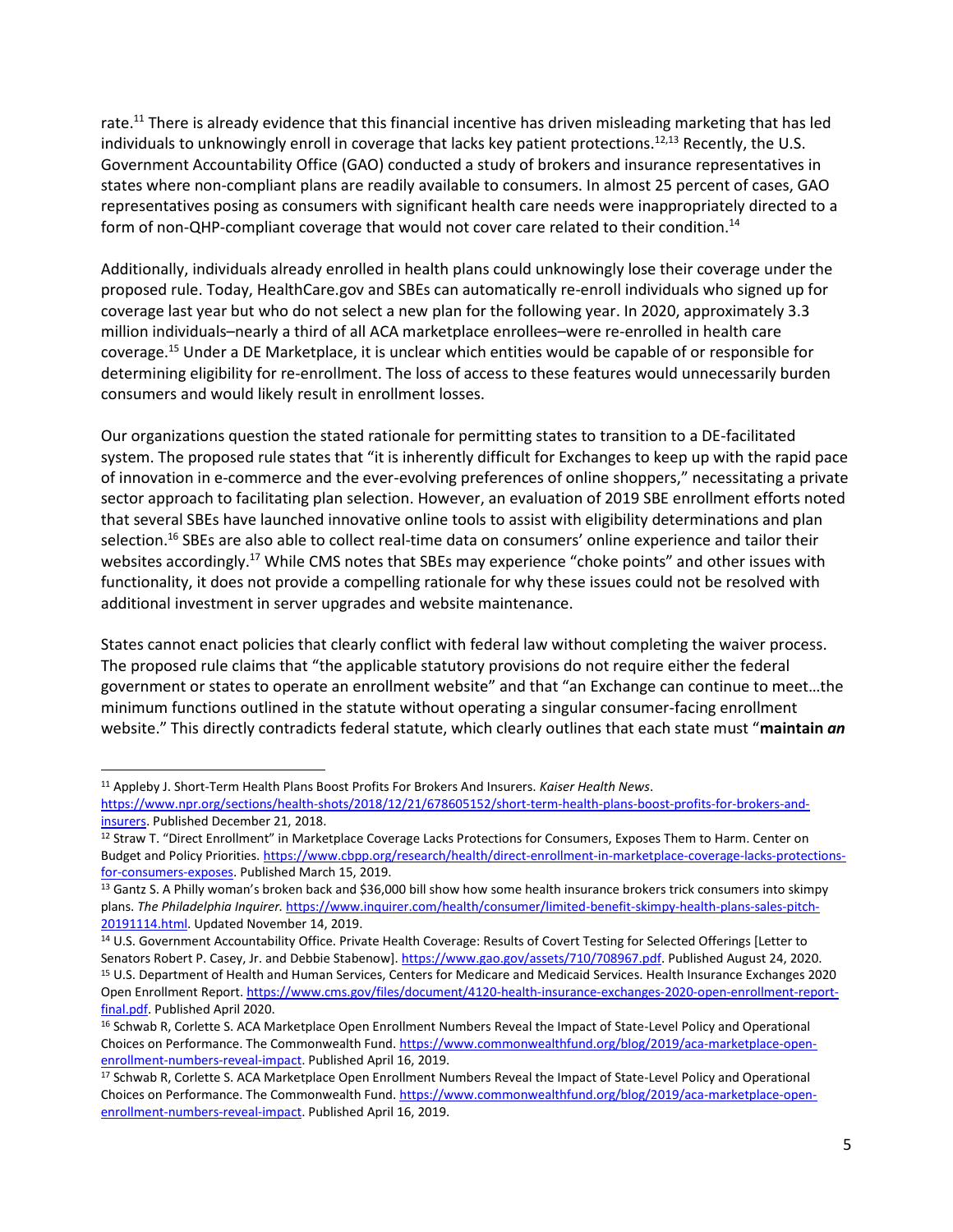**Internet website** through which enrollees and prospective enrollees of qualified health plans may obtain standardized comparative information on such plans."<sup>18</sup> CMS seems to assert that Congress did not explicitly specify that the web portal must be consumer-facing, which flies in the face of the language just quoted; the statute requires that individuals be able to obtain plan information themselves from the Exchange. Further, CMS seems to claim that the statutory requirement for states to *facilitate* enrollment in QHPs does not amount to a requirement for individuals to be able to *enroll* in coverage through the Exchanges. This contradicts the consumer choice mandate of the statute: "Nothing in this title shall be construed to restrict the choice of a qualified individual to enroll or not to enroll in a qualified health plan or to participate in an Exchange."<sup>19</sup> Accordingly, CMS's reasoning is not only strained but in direct conflict with the requirements of the statute.

Should these provisions be finalized, we anticipate that they would result in a serious impact on the health of patients who are in treatment and rely on regular visits with health care providers or daily medications to manage or treat their condition. Patients, including those with pre-existing conditions, cannot afford unexpected gaps in care. We therefore urge CMS to reject a model that would complicate the enrollment process and potentially delay care and treatment.

## **Standards for Enhanced Direct Enrollment (EDE) and Direct Enrollment (DE) Entities**

Our organizations strongly oppose proposals in the 2022 NBPP that would, if implemented, further expand DE and EDE pathways and provisions that would weaken operating standards for these pathways. As noted above, DE entities are able to offer non-ACA-compliant health plans alongside QHPs, are not required to advise or assist individuals with Medicaid or CHIP enrollment, and may benefit financially from enrolling consumers in coverage that does not best suit their individual needs. EDE entities further sideline the role of Exchanges such that individual consumers never interact with HealthCare.gov or an SBE and may therefore never see the full range of coverage options for which they are eligible.

The current one-stop-shop Exchange model enables patients with chronic and acute health conditions to compare plan prices and benefit designs. Exchanges are required to list all QHPs for which an individual is eligible and can also screen applicants for Medicaid and CHIP eligibility. ACA assisters and navigators work solely on behalf of the consumer and are prohibited from receiving direct or indirect compensation from health insurers.<sup>20</sup>

The DE pathway potentially offers far less consumer protection. Through the DE pathway, insurance companies and brokers may use their own websites to assist individuals through the entire process of applying for health insurance and accessing premium tax credits. With the exception of web-brokers, DEs and EDEs are not required by federal law to display all available QHPs or to facilitate enrollment into all QHPs. These entities could inappropriately obscure plan information for their own financial gain; for example, insurance agents may choose not to discuss plans not sold by their company, and brokers may choose not to discuss plans for which they do not receive a commission. Under this model, patients may lose the ability to choose the right plan for them. Enrollment in the wrong insurance plan could cause serious harm, especially for patients with significant health needs like those we represent.

<sup>18</sup> 42 U.S.C. §18031(d)(4)(C) (2010).<https://www.law.cornell.edu/uscode/text/42/18031> [emphasis added].

<sup>19 42</sup> U.S.C. §18032(d)(3)(A) (2010). [https://www.law.cornell.edu/uscode/text/42/18032.](https://www.law.cornell.edu/uscode/text/42/18032)

<sup>20</sup> U.S. Department of Health and Human Services, Centers for Medicare and Medicaid Services, Center for Consumer Information and Insurance Oversight. An Assister's Guide to Working with Agents and Brokers. [https://marketplace.cms.gov/technical](https://marketplace.cms.gov/technical-assistance-resources/working-with-agents-and-brokers.pdf)[assistance-resources/working-with-agents-and-brokers.pdf.](https://marketplace.cms.gov/technical-assistance-resources/working-with-agents-and-brokers.pdf) Published October 2015.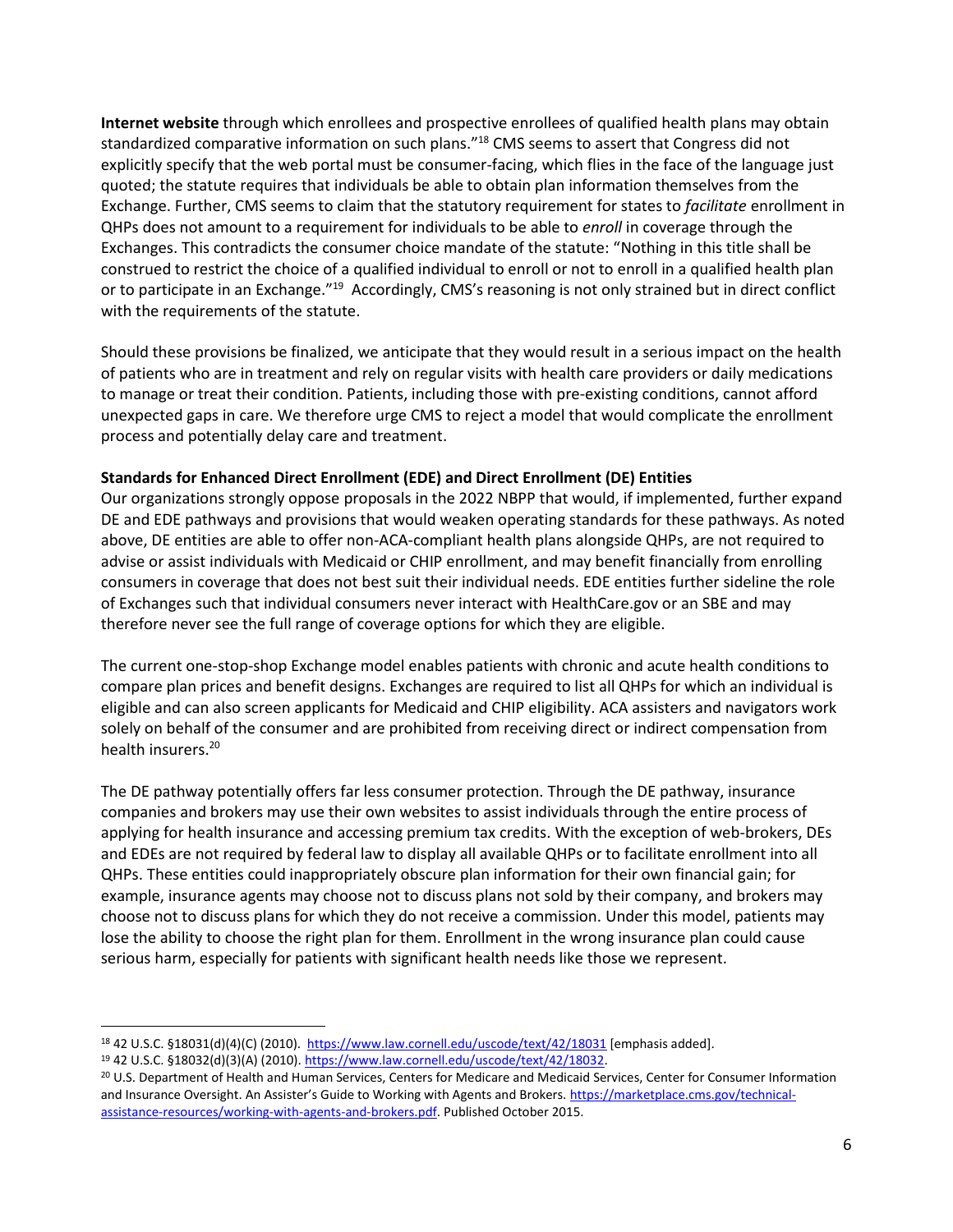CMS proposes requiring DE entities that market both QHPs and non-ACA-compliant plans to display information about these different plan types on three separate webpages. While our organizations appreciate the intention to differentiate QHPs from non-ACA-compliant plans, we believe that this requirement would create unnecessary consumer confusion and may lead people to inappropriately enroll in substandard coverage. We are also concerned that CMS has created loopholes to this new policy which would enable some DEs to continue to market on-Exchange QHPs, off-Exchange QHPs, and non-compliant plans on the same webpage, which could expose consumers to products that do not meet their medical need in addition to furthering consumer confusion.

The proposed rule would also grant a 12-month grace period to certain EDE websites that are required to translate website content into a language spoken by a limited English proficient (LEP) population that makes up 10 percent or more of a state's total population. Although CMS states that this change is aimed at incentivizing EDEs to operate in markets with a high number of individuals with LEP, we question the extent to which these individuals would benefit from websites that are not translated into their language during the first year of the EDE's operation. We are also concerned that this policy could delay website translation that could otherwise be implemented in fewer than 12 months in order to engage in "cream skimming," as having LEP has been correlated with poorer health status.<sup>21</sup> In order to decrease the already substantial barriers that people with LEP face when enrolling in coverage, we urge the Administration to exclude the 12-month grace period for EDEs from the final rule. All entities that assist with QHP enrollment should be fully compliant with language accessibility requirements from day one.

## **Web-Brokers Should Not Be Permitted to Obscure Plan Details**

Given the concerns outlined in prior sections of this letter, our organizations strongly object to the proposed exceptions to the requirement for web-brokers to disclose and display all QHP information provided by the Exchange or directly by QHP insurers. Under the new rule, web-brokers would be able to obscure information about QHPs that are not sold through their websites. Specifically, web-brokers would be required to provide a summary of benefits and coverage and quality ratings for plans sold through the website but would not be required to display this information for other QHPs available through the Exchanges. We believe that this mismatch in information could enable web-brokers to direct consumers to plans that are profitable for the broker but may not be appropriate for the consumer's health needs. We urge CMS to reconsider this provision and maintain that all DEs must display all available information for all health plans available to the consumer.

## **Enhanced Special Enrollment Period (SEP) Verification**

The proposed rule would require SBEs to conduct eligibility verification for at least 75 percent of new enrollments through SEPs for consumers who were not already enrolled in Exchange coverage. Our organizations oppose this change, as these documentation requirements can be burdensome for many consumers and inhibit legitimate enrollment.

In 2018, CMS began requiring consumers who purchased coverage through HealthCare.gov to provide preenrollment verification of their eligibility for a SEP. This change was administered in response to issuer complaints that enrollees were abusing the SEP process. However, there is scant evidence to suggest that this is the case. In fact, according to one national study, fewer than 15 percent of individuals who lose employer-sponsored insurance (ESI) enroll in a QHP through a SEP for which they qualify.<sup>22</sup> This low level of

<sup>&</sup>lt;sup>21</sup> Sentell T, Braun KL. Low health literacy, limited English proficiency, and health status in Asians, Latinos, and other racial/ethnic groups in California. *J Health Commun.* 2012;17 Suppl 3(Suppl 3):82-99[. https://doi.org/10.1080/10810730.2012.712621.](https://doi.org/10.1080/10810730.2012.712621) <sup>22</sup> Buettgens M, Dorn S, Recht H. More than 10 Million Uninsured Could Obtain Marketplace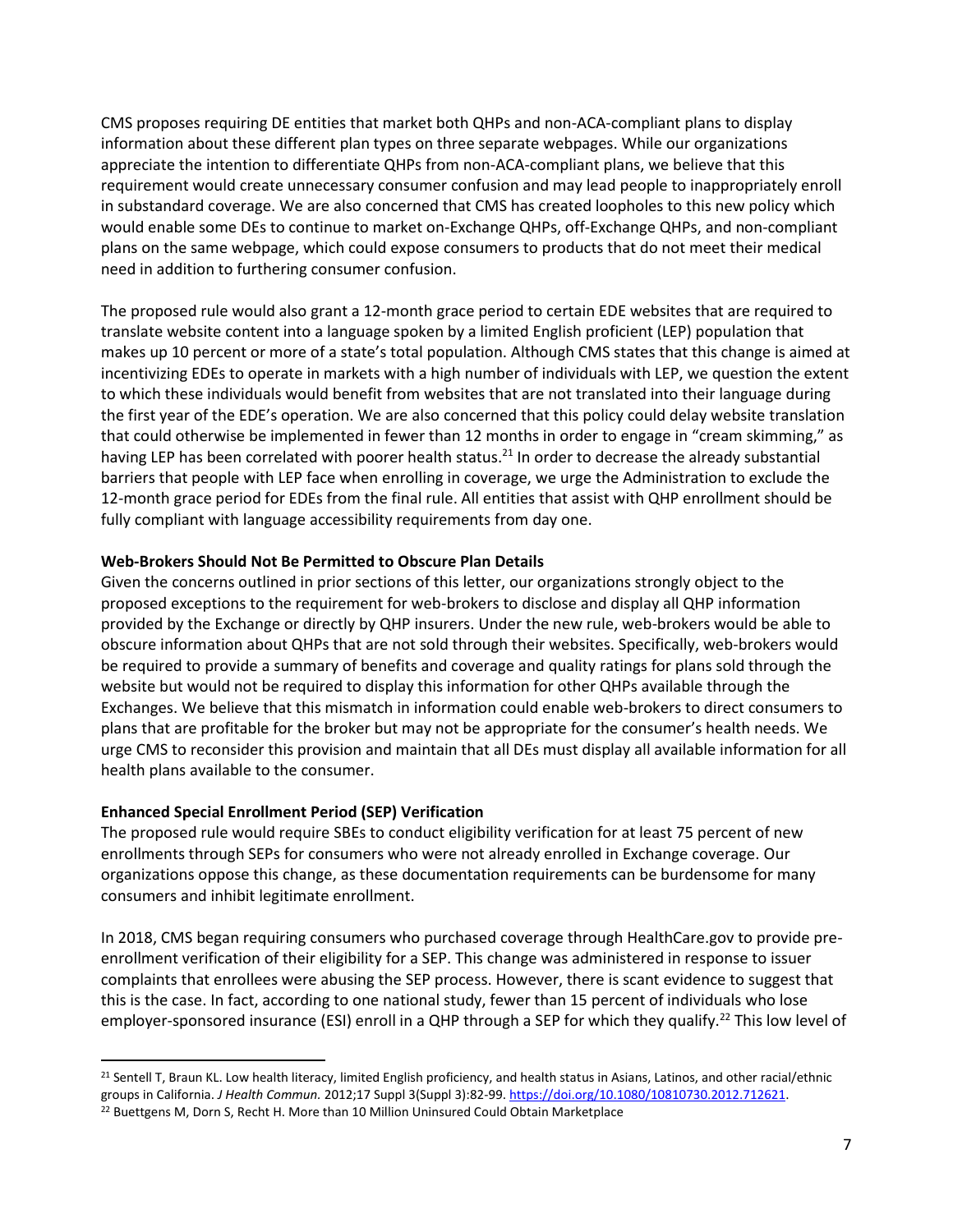uptake could be due to adverse selection, lack of awareness of SEPs among individuals who qualify for them, issuer decisions to limit marketing and broker commissions outside of open enrollment periods (OEPs), and/or other barriers.<sup>23</sup> We encourage CMS to evaluate the reasons underlying SEP underuse and pursue opportunities to raise awareness and utilization of SEPs among those who qualify.

Issuers have also claimed that SEP enrollees retain coverage for less time than OEP enrollees. However, in the 2018 NBPP, HHS noted that QHP attrition rates were no different among people who enrolled through a SEP than among those who gained coverage during OEPs. HHS concluded that "any such gaming [of the SEP system], if it is occurring, does not appear to be occurring at sufficient scale to produce statistically measurable effects."<sup>24</sup>

Research suggests that requiring additional documentation during SEPs discourages enrollment in QHPs, particularly among younger, healthier adults. In June 2016, CMS introduced a Special Enrollment Confirmation Process under which consumers enrolling through HealthCare.Gov during the most common SEPs were directed to provide documentation to confirm their eligibility. In the four and a half months after the program was implemented, SEP enrollment fell by 20 percent compared with the previous year.<sup>25</sup> During this time period, young adults were disproportionately likely to fail to complete the verification process: 45 percent of applications with a household contact ages 18-24 failed to submit additional documentation to verify a qualifying event, compared to 27 percent of those with a household contact ages 55-64.<sup>26</sup> Our organizations encourage further study of the impact of pre-enrollment verification, particularly with respect to the impact of these policies on Marketplace risk pools.

Finally, we are deeply concerned that CMS is pursing and implementing additional barriers to obtaining coverage during a pandemic, and at a time when many individuals have experienced changes in employment that would qualify them for a SEP. Previously, CMS has waived documentation requirements for SEPs and accepted self-attestation of changes in income, employment, or household makeup in order to expedite health insurance enrollment during natural disasters.<sup>27</sup> Our organizations urge CMS to forgo increasing administrative burdens upon people seeking insurance coverage during this disaster, and instead work to streamline the QHP eligibility and enrollment processes.

Coverage through Special Enrollment Periods. The Urban Institute.

[http://khn.org/news/licking-wounds-insurers-accelerate-moves-to-limit-health-law-enrollment/.](http://khn.org/news/licking-wounds-insurers-accelerate-moves-to-limit-health-law-enrollment/) Published February 4, 2016. <sup>24</sup> Patient Protection and Affordable Care Act; HHS Notice of Benefit and Payment Parameters for 2018; Amendments to Special Enrollment Periods and the Consumer Operated and Oriented Plan Program - 81 Fed. Reg. 94058 (2016).

[https://www.urban.org/sites/default/files/publication/74561/2000522-More-than-10-Million-Uninsured-Could-Obtain-](https://www.urban.org/sites/default/files/publication/74561/2000522-More-than-10-Million-Uninsured-Could-Obtain-Marketplace-Coverage-through-Special-Enrollment-Periods.pdf)[Marketplace-Coverage-through-Special-Enrollment-Periods.pdf.](https://www.urban.org/sites/default/files/publication/74561/2000522-More-than-10-Million-Uninsured-Could-Obtain-Marketplace-Coverage-through-Special-Enrollment-Periods.pdf) Published November 2015.

<sup>23</sup> Hancock J. Licking wounds, insurers accelerate moves to limit health-law enrollment. *Kaiser Health News*.

[https://www.federalregister.gov/documents/2016/12/22/2016-30433/patient-protection-and-affordable-care-act-hhs-notice-of](https://www.federalregister.gov/documents/2016/12/22/2016-30433/patient-protection-and-affordable-care-act-hhs-notice-of-benefit-and-payment-parameters-for-2018)[benefit-and-payment-parameters-for-2018.](https://www.federalregister.gov/documents/2016/12/22/2016-30433/patient-protection-and-affordable-care-act-hhs-notice-of-benefit-and-payment-parameters-for-2018) 

<sup>25</sup> U.S. Department of Health and Human Services, Centers for Medicare and Medicaid Services, Center for Consumer Information and Insurance Oversight. Pre-Enrollment Verification for Special Enrollment Periods[. https://www.cms.gov/cciio/resources/fact](https://www.cms.gov/cciio/resources/fact-sheets-and-faqs/downloads/pre-enrollment-sep-fact-sheet-final.pdf)[sheets-and-faqs/downloads/pre-enrollment-sep-fact-sheet-final.pdf.](https://www.cms.gov/cciio/resources/fact-sheets-and-faqs/downloads/pre-enrollment-sep-fact-sheet-final.pdf)

<sup>&</sup>lt;sup>26</sup> U.S. Department of Health and Human Services, Centers for Medicare and Medicaid Services, Center for Consumer Information and Insurance Oversight. Pre-Enrollment Verification for Special Enrollment Periods[. https://www.cms.gov/cciio/resources/fact](https://www.cms.gov/cciio/resources/fact-sheets-and-faqs/downloads/pre-enrollment-sep-fact-sheet-final.pdf)[sheets-and-faqs/downloads/pre-enrollment-sep-fact-sheet-final.pdf.](https://www.cms.gov/cciio/resources/fact-sheets-and-faqs/downloads/pre-enrollment-sep-fact-sheet-final.pdf)

<sup>27</sup> U.S. Department of Health and Human Services, Centers for Medicare and Medicaid Services, Center for Consumer Information and Insurance Oversight. Emergency and Major Disaster Declarations by the Federal Emergency Management Agency (FEMA) – Special Enrollment Periods (SEPs), Termination of Coverage, and Payment Deadline Flexibilities, Effective August 9, 2018 [Letter to All Federally-facilitated Exchange (FFE) Qualified Health Plan (QHP) and Stand-alone Dental Plan Issuers].

[https://www.cms.gov/CCIIO/Resources/Regulations-and-Guidance/Downloads/8-9-natural-disaster-SEP.pdf.](https://www.cms.gov/CCIIO/Resources/Regulations-and-Guidance/Downloads/8-9-natural-disaster-SEP.pdf) Published August 9, 2018.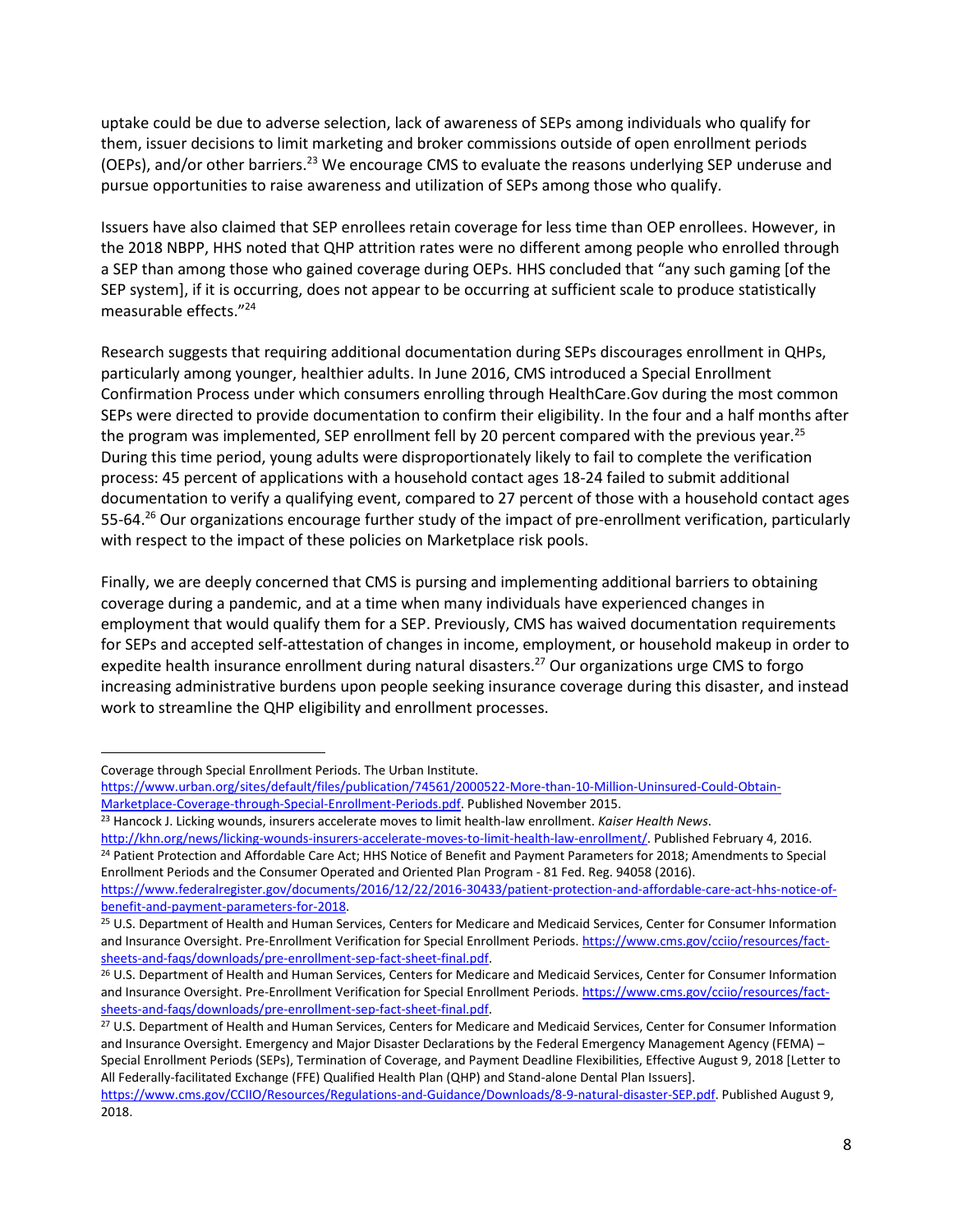## **Changes to the Premium Adjustment Percentage Index (PAPI)**

The 2022 NBPP proposes to increase the premium adjustment percentage, in accordance with the revised calculation methodology adopted in 2019.<sup>28</sup> We continue to oppose these changes and urge the Administration to revise their policy in this critical area. The proposed 2022 premium adjustment percentage reflects an increase of about 6.4 percent over the 2021 percentage. A higher premium adjustment means higher required contributions from consumers by decreasing premium tax credit amounts. Thus, this continued and accelerating growth under the new methodology shifts ever-greater costs onto families. Premiums for most subsidized marketplace consumers will increase 4.7 percent in 2022, according to analysis by the Center on Budget and Policy Priorities.<sup>29</sup> That increase amounts to a \$360 premium increase for a family of four earning an \$80,000 income. The limit on total out-of-pocket expenses will be \$400 higher for individuals and \$800 higher for families than they would be absent the 2019 methodology change. Increased marketplace premium and out-of-pocket costs will disproportionately impact lower-income individuals and those with higher healthcare needs. Facing these enormous costs, some individuals may choose to forgo necessary care, leading to costly and dangerous complications.

## **Increases to the Maximum Annual Limitation on Cost-Sharing (MOOP)**

The 2022 NBPP proposed rule would increase the cap on annual maximum out-of-pocket (MOOP) payments for QHPs by 6.4 percent. As a result of changes to the PAPI that were codified in the 2021 NBPP, this threshold is increasing more quickly than it has in prior years, resulting in greater cost-sharing obligations for enrollees. The proposed change to the premium measure will also result in a faster growth of the net premiums paid by consumers on the Marketplaces, and a faster growth in the MOOP limit paid by all Americans, including those with large group employer coverage. Our organizations are concerned that raising out-of-pocket costs will result in more Americans foregoing medically necessary services, leading to worse health outcomes and more uncompensated care costs, especially for those with preexisting conditions. 30

Studies show that a growing number of Americans are underinsured and therefore experience difficulty paying the out-of-pocket costs associated with their care, including deductibles, copays, and coinsurance.<sup>31</sup> This holds true for a cross-section of Americans, including those with large group employer coverage as well as those with individual coverage, and it is an especially pressing concern for people with chronic health conditions.<sup>32</sup> For these reasons, we urge CMS to return to its previous method of calculating the PAPI in order to reduce the out-of-pocket burden on consumers.

#### **Marketplace User Fee**

For the federally facilitated marketplace, insurers face a reduced fee from 3.0 to 2.25 percent of total monthly premiums, and state-based marketplace insurers using the federal platform have a proposed fee

<sup>30</sup> Multiple studies for the Medicaid population bear this out. See for example: Chernew M, Gibson TB, Yu-Isenberg K, Sokol MC, Rosen AB, Fendrick AM. Effects of increased patient cost sharing on socioeconomic disparities in health care. J Gen Intern Med. 2008. Aug; 23(8):1131-6. Ku, L and Wachino, V. "The Effect of Increased Cost-Sharing in Medicaid: A Summary of Research Findings." Center on Budget and Policy Priorities (July 2005), available at [http://www.cbpp.org/5-](http://www.cbpp.org/5-%2031-05health2.htm)31-05health2.htm. <sup>31</sup> The Commonwealth Fund. "Health Insurance Coverage 8 Years After the ACA". February 7, 2019. Available at:

[https://www.commonwealthfund.org/publications/issue-briefs/2019/feb/health-insurance-coverage-eight-years-after-aca.](https://www.commonwealthfund.org/publications/issue-briefs/2019/feb/health-insurance-coverage-eight-years-after-aca)  $32$  Altman, Drew. "It's not just the uninsured – it's also the cost of health care". August 20, 2018. Available at: [https://www.axios.com/not-just-uninsured-cost-of-health-care-cdcb4c02-0864-4e64-b745-efbe5b4b7efc.html.](https://www.axios.com/not-just-uninsured-cost-of-health-care-cdcb4c02-0864-4e64-b745-efbe5b4b7efc.html)

<sup>&</sup>lt;sup>28</sup> U.S. Department of Health and Human Services, Centers for Medicare and Medicaid Services. Notice of Benefit and Payment Parameters for 2022 Proposed Rule Fact Sheet[. https://www.cms.gov/files/document/proposed-2022-hhs-notice-benefit-and](https://www.cms.gov/files/document/proposed-2022-hhs-notice-benefit-and-payment-parameters-fact-sheet.pdf)[payment-parameters-fact-sheet.pdf.](https://www.cms.gov/files/document/proposed-2022-hhs-notice-benefit-and-payment-parameters-fact-sheet.pdf) Accessed December 2020.

<sup>29</sup> Straw, T. Trump Proposal Threatens Coverage of HealthCare.gov Enrollees. *CBPP.* 2020, Dec 7. cbpp.org/blog/trump-proposalthreatens-coverage-of-healthcaregov-enrollees. Accessed Dec 12, 2020.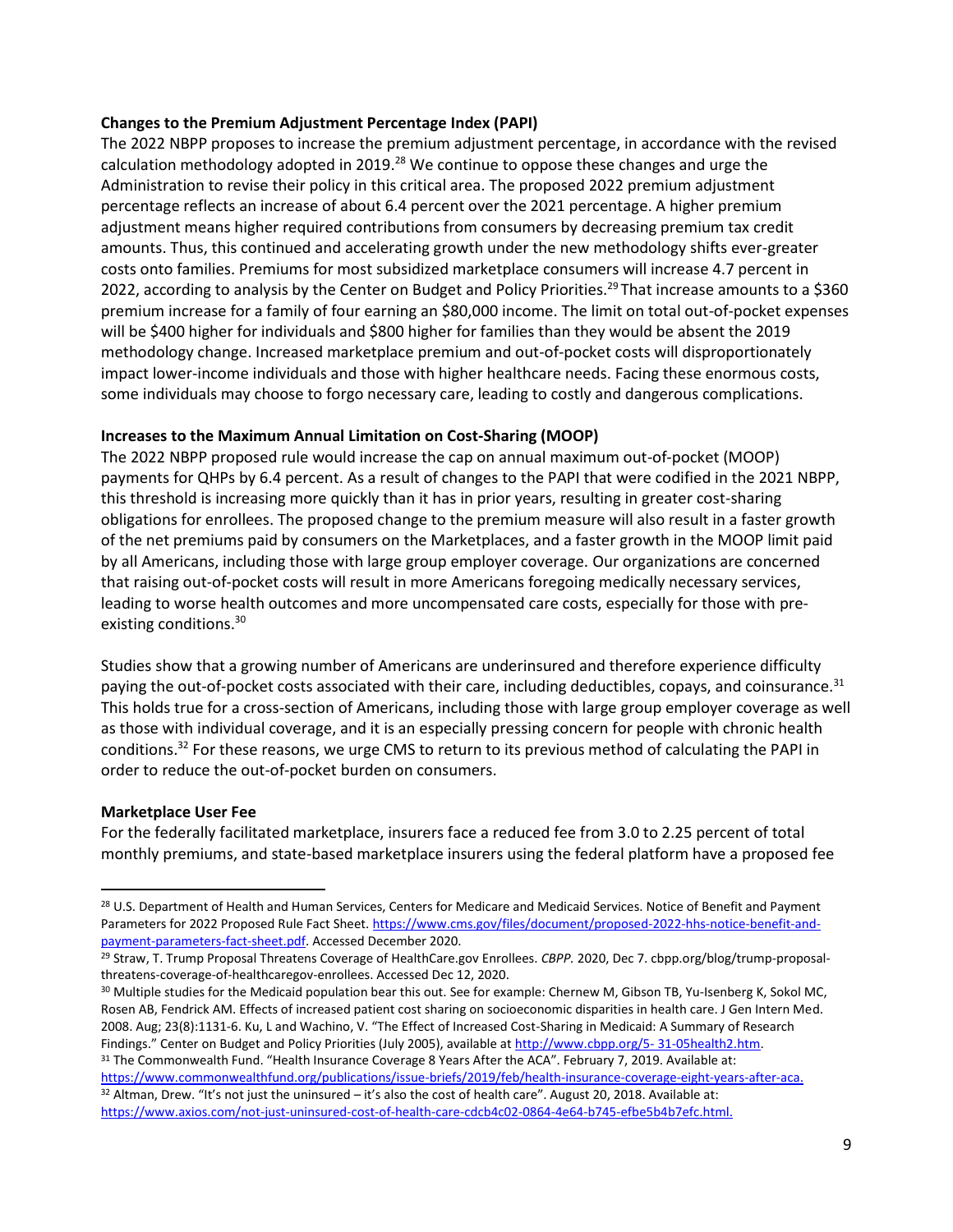reduction from 2.5 to 1.75 percent. States using the direct enrollment marketplace would see a user fee of 1.5 percent. All told, CMS estimates that the reduced user fee would result in savings to insurers of about \$270 million in 2022 and about \$400 million in 2023. Our organizations question the necessity of these fee reductions, given that insurers across most markets have seen their profit margins increase since the start of the pandemic.<sup>33</sup>

CMS has partly justified the reduced user fee by claiming that the resulting loss in revenue would be offset through cost-savings achieved by transitioning to a DE marketplace. According to this rationale, the consumer support and protections provided through HealthCare.gov and SBEs would be cut at a time when these functions are more critical than ever. Robust outreach and enrollment efforts are critical to helping patients learn about their healthcare coverage options and enroll in plans that are appropriate for their healthcare needs, especially as patients navigate changes in jobs and insurance coverage as a result of the COVID-19 pandemic. We encourage CMS to instead increase user fees and use the resulting funds to improve and update HealthCare.gov.

## **Extension of the Temporary Premium Credits Through 2021**

As a result of job and income losses due to COVID-19, many Americans are facing severe financial hardship which will likely continue over the following months. Our organizations support the Administration's proposal to extend the option for QHP issuers to offer temporary premium credits through the 2021 MLR reporting year and beyond.

The COVID-19 pandemic has resulted in debilitating illness and death on a massive scale. As of December 14, 2020, there were more than 16 million COVID-19 cases and 300,000 COVID-19-related deaths in the United States.<sup>34</sup> The average cost of a COVID-19 related hospitalization reaches \$20,000 for mild-tomoderate cases and \$80,000 for severe cases.<sup>35</sup> Many pre-existing chronic conditions, such as those experienced by the patients we represent, increase the risk of severe COVID-19 illness.<sup>36</sup> Moreover, many COVID-19 survivors are faced with lasting medical complications, including extreme fatigue, chronic pain, difficulty breathing, and impaired memory and concentration.<sup>37</sup> Meanwhile, millions of Americans are

<sup>&</sup>lt;sup>33</sup> The Kaiser Family Foundation. "Health Insurer Financial Performance Amid the Coronavirus Pandemic". October 12, 2020. Available at: [https://www.kff.org/private-insurance/issue-brief/health-insurer-financial-performance-amid-the-coronavirus](https://www.kff.org/private-insurance/issue-brief/health-insurer-financial-performance-amid-the-coronavirus-pandemic/)[pandemic/.](https://www.kff.org/private-insurance/issue-brief/health-insurer-financial-performance-amid-the-coronavirus-pandemic/)

<sup>34</sup> Coronavirus in the U.S.: Latest Map and Case Count. *New York Times.* 

[https://www.nytimes.com/interactive/2020/us/coronavirus-us-cases.html.](https://www.nytimes.com/interactive/2020/us/coronavirus-us-cases.html) Updated December 14, 2020. Accessed December 2020. 35 Rae M, Claxton G, Kurani N, McDermott D, Cox C. Potential costs of COVID-19 treatment for people with employer coverage. Peterson-KFF Health System Tracker[. https://www.healthsystemtracker.org/brief/potential-costs-of-coronavirus-treatment-for](https://www.healthsystemtracker.org/brief/potential-costs-of-coronavirus-treatment-for-people-with-employer-coverage/)[people-with-employer-coverage/.](https://www.healthsystemtracker.org/brief/potential-costs-of-coronavirus-treatment-for-people-with-employer-coverage/) Published March 13, 2020. Accessed December 2020.

<sup>36</sup> U.S. Department of Health and Human Services, Centers for Disease Control and Prevention. COVID-19 (Coronavirus Disease): People with Certain Medical Conditions[. https://www.cdc.gov/coronavirus/2019-ncov/need-extra-precautions/people-with](https://www.cdc.gov/coronavirus/2019-ncov/need-extra-precautions/people-with-medical-conditions.html)[medical-conditions.html.](https://www.cdc.gov/coronavirus/2019-ncov/need-extra-precautions/people-with-medical-conditions.html) Updated December 1, 2020. Accessed December 2020.

<sup>37</sup> Rubin R. As Their Numbers Grow, COVID-19 "Long Haulers" Stump Experts. *JAMA*. 2020;324(14):1381–1383. doi:10.1001/jama.2020.17709.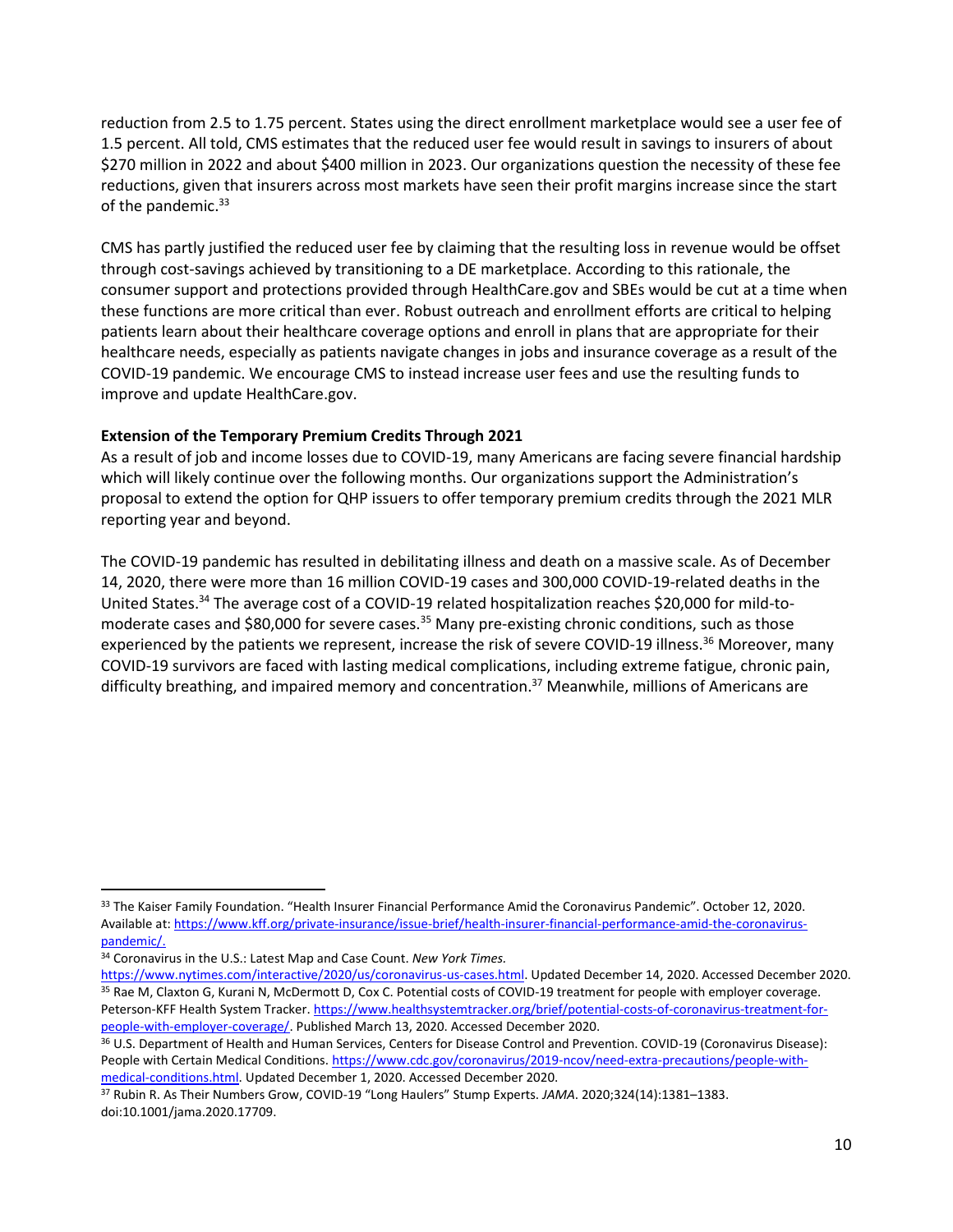estimated to have lost ESI coverage as a result of COVID-19-related job loss,<sup>38,39,40</sup> and many of these individuals likely remain uninsured despite qualifying for APTCs. $41$ 

Both the health and economic consequences of COVID-19 are expected to continue through 2021, as cases are trending upwards, and many localities are imposing business restrictions in order to control the spread of the virus. Permitting QHP issuers to provide temporary premium credits to help enrollees afford and maintain coverage during the public health emergency is an important step in helping Americans feel more secure in seeking health care for COVID-19 symptoms and in managing any chronic conditions during the pandemic.

## **Essential Health Benefit (EHB) Benchmark Flexibilities**

Our organizations continue to oppose the EHB flexibilities established in the 2019 NBPP. We view defining the EHB package as among the most important regulatory tasks required by the ACA. All plans should be required to cover a full range of necessary health benefits with a comprehensive and stable network of providers and plan features. Guaranteed access to and prioritization of preventive services without costsharing should be preserved. In contrast to these principles, the 2019 EHB benchmark flexibilities could allow issuers to weaken coverage. While all consumers could be negatively impacted by less-generous EHB benchmark plan design, such changes could be especially harmful to healthcare consumers with higher costs and needs, including individuals with pre-existing conditions. Our concerns are heightened by the fact that prohibitions on annual and lifetime limits only apply to EHB benefits, meaning that the total out-ofpocket costs for consumers could be even greater than these thresholds.

## **Untimely Notice of an SEP Triggering Event**

The 2022 NBPP proposes new rules related to SEPs that would extend the window for enrollment through a SEP window for individuals who may not have received timely notice of a SEP triggering event. Under the proposed rule, such individuals would be able to enroll up to 60 days from the date that they knew, or reasonably could have known, of the triggering event. In 2015, large national insurers estimated that as many as 30 percent of their Marketplace members enrolled during a SEP.<sup>42</sup> However, it is likely that many more people could enroll during a SEP given greater flexibility. Numerous reports document the barriers faced on both sides of the SEP notice process. Patients may lack awareness or understanding of SEPs or may struggle to gather and report proof of a qualifying life event within the 60-day window.<sup>43</sup> Enrollment

<sup>38</sup> Gangopadhyaya A, Karpman M, Aarons J. As the COVID-19 Recession Extended into the Summer of 2020, More Than 3 Million Adults Lost Employer-Sponsored Health Insurance Coverage and 2 Million Became Uninsured: Evidence from the Household Pulse Survey, April 23-July 21, 2020. The Urban Institute. [https://www.urban.org/sites/default/files/publication/102852/as-the-covid-19](https://www.urban.org/sites/default/files/publication/102852/as-the-covid-19-recession-extended-into-the-summer-of-2020-more-than-3-million-adults-lost-employer-sponsored-health-insurance-coverage-and-2-million-became-uninsured.pdf) [recession-extended-into-the-summer-of-2020-more-than-3-million-adults-lost-employer-sponsored-health-insurance-coverage](https://www.urban.org/sites/default/files/publication/102852/as-the-covid-19-recession-extended-into-the-summer-of-2020-more-than-3-million-adults-lost-employer-sponsored-health-insurance-coverage-and-2-million-became-uninsured.pdf)[and-2-million-became-uninsured.pdf.](https://www.urban.org/sites/default/files/publication/102852/as-the-covid-19-recession-extended-into-the-summer-of-2020-more-than-3-million-adults-lost-employer-sponsored-health-insurance-coverage-and-2-million-became-uninsured.pdf) Published September 2020. Accessed December 2020.

<sup>&</sup>lt;sup>39</sup> Bivens J, Zipperer B. Health insurance and the COVID-19 shock. Economic Policy Institute.

[https://www.epi.org/publication/health-insurance-and-the-covid-19-shock/.](https://www.epi.org/publication/health-insurance-and-the-covid-19-shock/) Published August 26, 2020. Accessed December 2020. <sup>40</sup> Fronstin P, Woodbury SA. How Many Americans Have Lost Jobs with Employer Health Coverage During the Pandemic? The Commonwealth Fund. [https://www.commonwealthfund.org/publications/issue-briefs/2020/oct/how-many-lost-jobs-employer](https://www.commonwealthfund.org/publications/issue-briefs/2020/oct/how-many-lost-jobs-employer-coverage-pandemic)[coverage-pandemic.](https://www.commonwealthfund.org/publications/issue-briefs/2020/oct/how-many-lost-jobs-employer-coverage-pandemic) Published October 7, 2020. Accessed December 2020.

<sup>41</sup> McDermott D, Cox C, Rudowitz R, Garfield R. How Has the Pandemic Affected Health Coverage in the U.S.? Kaiser Family Foundation. [https://www.kff.org/policy-watch/how-has-the-pandemic-affected-health-coverage-in-the-u-s/.](https://www.kff.org/policy-watch/how-has-the-pandemic-affected-health-coverage-in-the-u-s/) Published December 9, 2020. Accessed December 2020.

<sup>42</sup> America's Health Insurance Plans. Appropriate use of special enrollment periods is key to exchange stability, affordability for consumers. 2016 Feb 10. [https://www.ahip.org/wp-content/uploads/2016/03/AHIP-BCBSA-SEP-Analysis-Feb16.pdf.](https://www.ahip.org/wp-content/uploads/2016/03/AHIP-BCBSA-SEP-Analysis-Feb16.pdf) Accessed Dec 12, 2020.

<sup>43</sup> Mulligan, Jessica, Arriaga, Stephanie and Jeannette Torres. An ethnographic study of enrollment obstacles in Rhode Island, USA: struggling to get covered on an Affordable Care Act insurance marketplace. *Critical Public Health*. 2019, 29:5, 547-559, DOI: 10.1080/09581596.2018.1495827.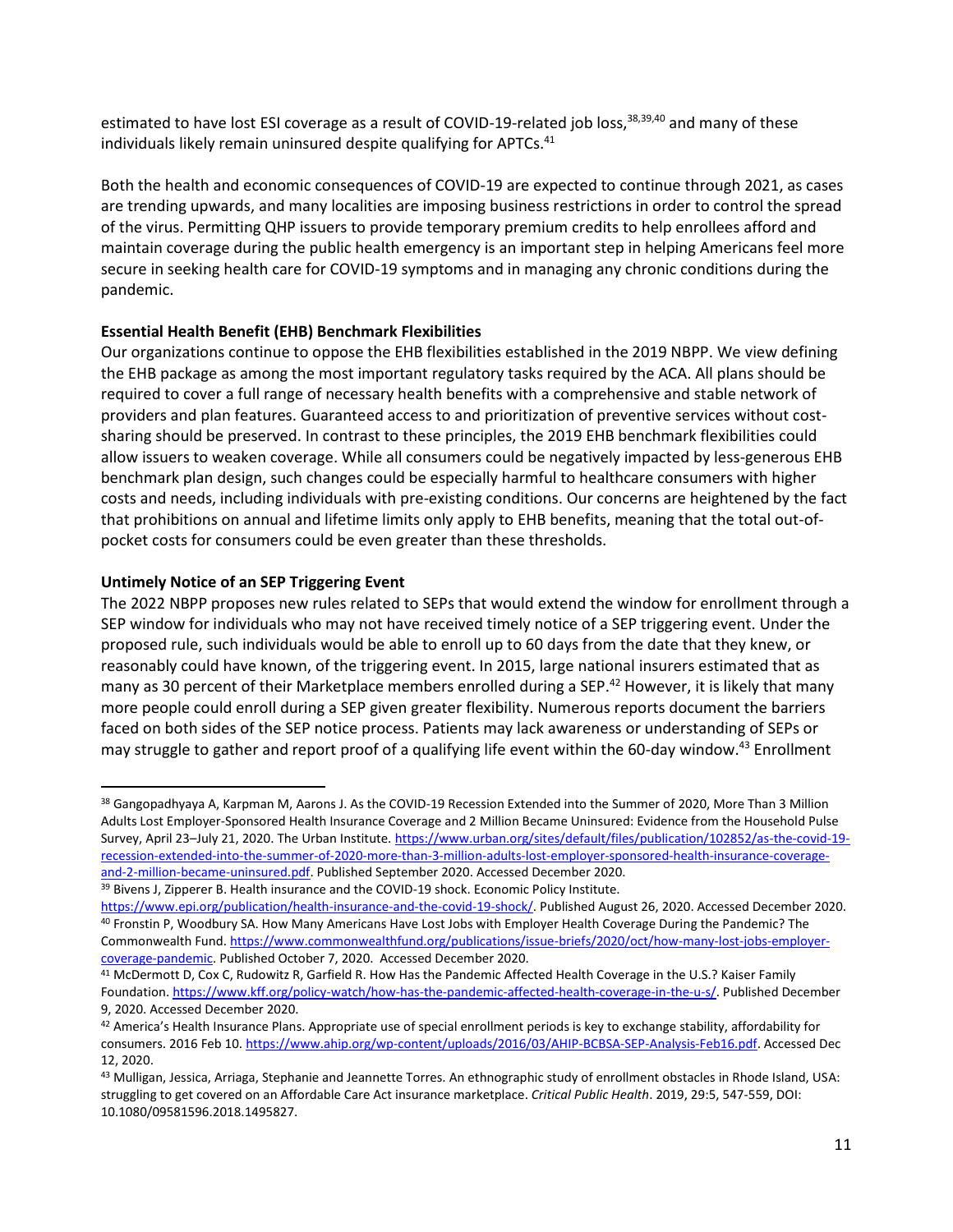assistants report conflicts between SEP and open enrollment period messaging; difficulty developing clear explanation due to the diversity of SEP qualifying events; and challenges reaching consumers who qualify before the end of the 60-day enrollment window.<sup>44</sup> We support expanding SEPs to 60 days past the receipt of notice regarding SEP eligibility, which will likely help to increase enrollment and promote continuity of coverage.

## **Changing Plans as a Result of Changes in Advanced Premium Tax Credit (APTC) Eligibility**

Our organizations support the Administration's proposal to promote continuity of coverage by enabling QHP enrollees who lose APTC eligibility to enroll in a QHP of a lower metal level. Currently, individuals who are no longer eligible for APTCs due to changes in income or household size may experience a substantial increase in their QHP premiums and may no longer be able to afford their monthly premium payments, resulting in a loss of insurance coverage. Enabling these individuals to enroll in a QHP with a lower premium would prevent them from experiencing sudden loss of insurance. We believe that this change is particularly important in light of the COVID-19 pandemic, during which many individuals have experienced sudden changes to their income.

In the proposed rule, CMS seeks comment on strategies to minimize consumer confusion resulting from this new policy and to educate consumers about the potential trade-offs of enrolling in lower metal level plans, which typically have lower premiums but higher cost-sharing obligations. It is our understanding that most individuals would find out that they are no longer eligible for APTCs only after reporting a change in income, residence, or household makeup to the ACA Marketplace; otherwise, they would be required to reconcile any APTC overpayment when filing taxes.

Our organizations encourage CMS to require Exchanges to immediately notify consumers within 15 days once it is determined that they are no longer eligible for APTCs through written notice on Exchange websites, via electronic communication (if elected by the consumer), and/or via mail. Notices should be written in plain language and emphasize the cost of the consumer's currently elected plan without APTCs, the ability for consumers to switch to a lower metal level plan, and the timeline for selecting a new plan. Notices should additionally contain language and/or visual examples of the trade-offs between plans' lower premiums and higher cost-sharing, with examples of plan selection scenarios and links to online tools or calculators that can help consumers compare plans based on their anticipated health care needs. Consumers should be provided with the website, phone number, email address, and any other helpful contact information through which they can select a new plan or ask questions about plan selection.

We also encourage CMS to regularly advise consumers that they must report substantial changes in household makeup or income to their local Exchange in order to adjust their APTC allocation; otherwise, they will be required to repay any excess APTC amounts through taxes.<sup>45</sup> Notices should provide examples of circumstances that can affect APTC eligibility, including lump sum payments of Social Security benefits; lump sum taxable distributions from an individual retirement account or other retirement arrangement; debt forgiveness or cancellation; marriage; divorce; birth or adoption of a child; etc. Consumers should be provided with the website, phone number, email address, and any other helpful contact information through which they can notify their state Exchange of changes in household makeup, income, or residence.

<sup>44</sup> Wishner, Jane B., Ahn, Sandy, Lucia, Kevin, and Sarah Gadsen. Special Enrollment Periods in 2014: A Study of Select States. *Urban Institute.* 2015 Feb[. https://nationaldisabilitynavigator.org/wp-content/uploads/news-items/UI\\_Special-Enrollment-Periods-](https://nationaldisabilitynavigator.org/wp-content/uploads/news-items/UI_Special-Enrollment-Periods-2014.pdf)[2014.pdf.](https://nationaldisabilitynavigator.org/wp-content/uploads/news-items/UI_Special-Enrollment-Periods-2014.pdf) Accessed Dec 14, 2020.

<sup>45</sup> U.S. Department of the Treasury, Internal Revenue Service. Questions and Answers on the Premium Tax Credit. [https://www.irs.gov/affordable-care-act/individuals-and-families/questions-and-answers-on-the-premium-tax-credit.](https://www.irs.gov/affordable-care-act/individuals-and-families/questions-and-answers-on-the-premium-tax-credit) Updated November 24, 2020. Accessed December 2020.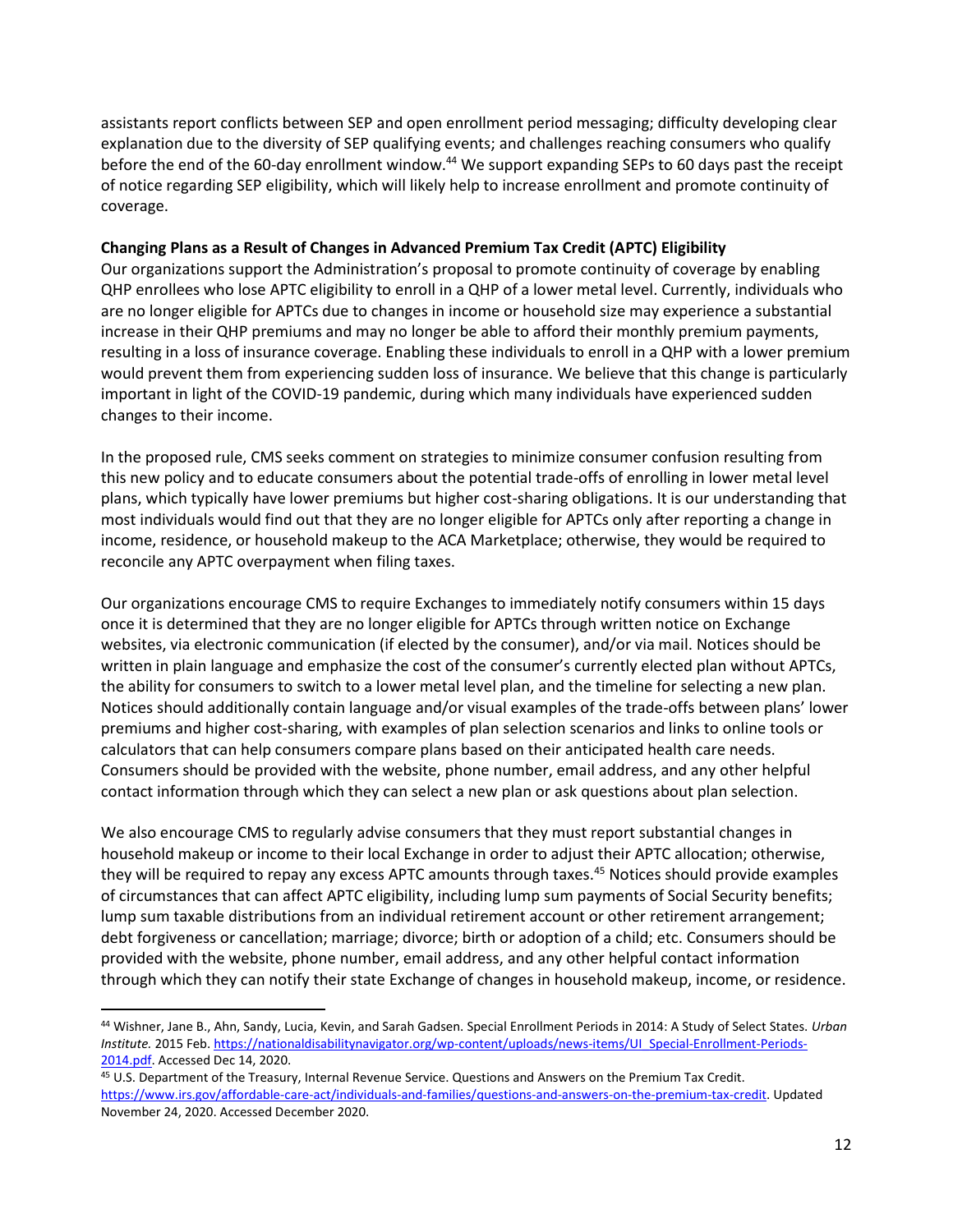### **SEP Eligibility Following Cessation of Employer Contributions to COBRA**

Our organizations support the creation of a SEP for individuals who transition off of COBRA coverage due to diminishing employer contributions. As a result of the COVID-19 pandemic, millions of Americans are estimated to have lost ESI.<sup>46,47,48</sup> While job loss is currently considered to be a SEP qualifying event, those who elect to remain on their employer's insurance plan through COBRA may have limited coverage options when their former employer ceases premium contributions. Individuals who opt to enroll in COBRA coverage also tend to have higher medical expenses compared to other large group enrollees,<sup>49</sup> suggesting that these individuals have greater medical needs. Enabling individuals who lose COBRA coverage to enroll in Marketplace coverage could help ensure that these individuals can continue to access care.

#### **Conclusion**

Our organizations are concerned about the approach the Administration has taken to many policies included in the NBPP for 2022, including the codification of the 2018 Section 1332 guidance, allowing states to eliminate the ACA Marketplace, and the broad expansion of DE and EDE amongst others. We therefore urge the Department not to finalize these provisions.

Again, thank you for the opportunity to offer its comments on this proposed rule. Should you have any questions about our comments, please contact Katie Berge, Director of Federal Government Relations at The Leukemia & Lymphoma Society a[t katie.berge@lls.org.](mailto:katie.berge@lls.org)

Sincerely,

American Cancer Society Cancer Action Network American Heart Association American Kidney Fund American Lung Association Arthritis Foundation Asthma and Allergy Foundation of America Cancer Support Community Cancer*Care* Chronic Disease Coalition Cystic Fibrosis Foundation Epilepsy Foundation Family Voices Hemophilia Federation of America

47 Bivens J, Zipperer B. Health insurance and the COVID-19 shock. Economic Policy Institute.

<sup>46</sup> Gangopadhyaya A, Karpman M, Aarons J. As the COVID-19 Recession Extended into the Summer of 2020, More Than 3 Million Adults Lost Employer-Sponsored Health Insurance Coverage and 2 Million Became Uninsured: Evidence from the Household Pulse Survey, April 23–July 21, 2020. The Urban Institute. [https://www.urban.org/sites/default/files/publication/102852/as-the-covid-19](https://www.urban.org/sites/default/files/publication/102852/as-the-covid-19-recession-extended-into-the-summer-of-2020-more-than-3-million-adults-lost-employer-sponsored-health-insurance-coverage-and-2-million-became-uninsured.pdf) [recession-extended-into-the-summer-of-2020-more-than-3-million-adults-lost-employer-sponsored-health-insurance-coverage](https://www.urban.org/sites/default/files/publication/102852/as-the-covid-19-recession-extended-into-the-summer-of-2020-more-than-3-million-adults-lost-employer-sponsored-health-insurance-coverage-and-2-million-became-uninsured.pdf)[and-2-million-became-uninsured.pdf.](https://www.urban.org/sites/default/files/publication/102852/as-the-covid-19-recession-extended-into-the-summer-of-2020-more-than-3-million-adults-lost-employer-sponsored-health-insurance-coverage-and-2-million-became-uninsured.pdf) Published September 2020. Accessed December 2020.

[https://www.epi.org/publication/health-insurance-and-the-covid-19-shock/.](https://www.epi.org/publication/health-insurance-and-the-covid-19-shock/) Published August 26, 2020. Accessed December 2020. 48 Fronstin P, Woodbury SA. How Many Americans Have Lost Jobs with Employer Health Coverage During the Pandemic? The Commonwealth Fund. [https://www.commonwealthfund.org/publications/issue-briefs/2020/oct/how-many-lost-jobs-employer](https://www.commonwealthfund.org/publications/issue-briefs/2020/oct/how-many-lost-jobs-employer-coverage-pandemic)[coverage-pandemic.](https://www.commonwealthfund.org/publications/issue-briefs/2020/oct/how-many-lost-jobs-employer-coverage-pandemic) Published October 7, 2020. Accessed December 2020.

<sup>49</sup> Petersen-KFF Health System Tracker. Total Health Spending: Per Person Spending. Average annualized spending for enrollees covered under COBRA and all other large group enrollees, 2018[. https://www.healthsystemtracker.org/indicator/spending/per](https://www.healthsystemtracker.org/indicator/spending/per-capita-spending/)[capita-spending/.](https://www.healthsystemtracker.org/indicator/spending/per-capita-spending/) Accessed December 2020.